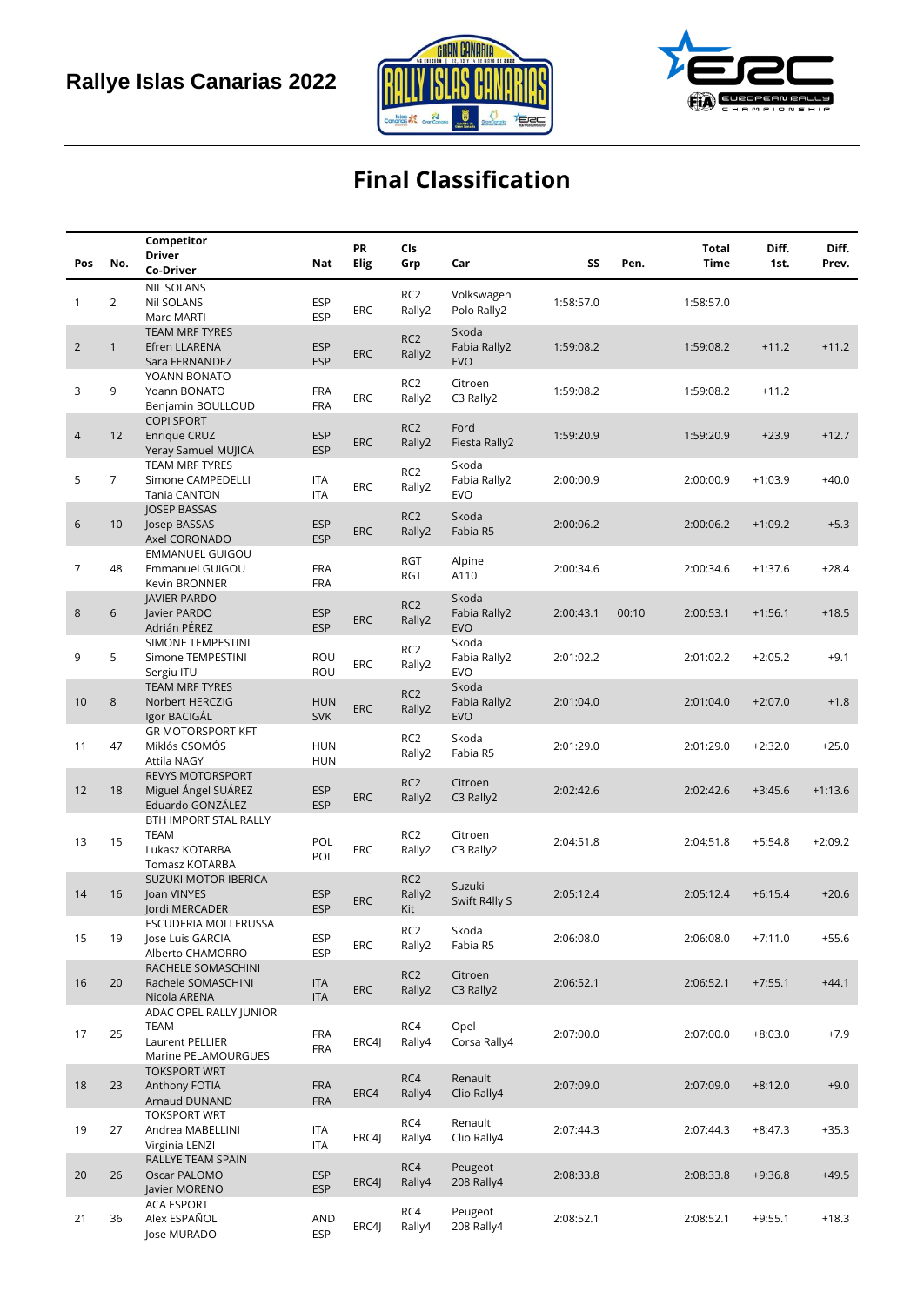



## **Final Classification**

|     |     | Competitor                               |                          | <b>PR</b>   | Cls             |               |           |       | <b>Total</b> | Diff.      | Diff.     |
|-----|-----|------------------------------------------|--------------------------|-------------|-----------------|---------------|-----------|-------|--------------|------------|-----------|
| Pos | No. | <b>Driver</b>                            | Nat                      | <b>Elig</b> | Grp             | Car           | SS        | Pen.  | <b>Time</b>  | 1st.       | Prev.     |
|     |     | Co-Driver                                |                          |             |                 |               |           |       |              |            |           |
|     |     | C.D. AZUATIL                             |                          |             | RC4             | Peugeot       |           |       |              |            |           |
| 22  | 55  | Alberto Jorge MONZÓN                     | <b>ESP</b>               |             | Rally4          | 208 Rally4    | 2:09:18.3 |       | 2:09:18.3    | $+10:21.3$ | $+26.2$   |
|     |     | Taydía SANTANA                           | <b>ESP</b>               |             |                 |               |           |       |              |            |           |
|     |     | ESCUDERÍA MASPALOMAS                     |                          |             | RC4             | Peugeot       |           |       |              |            |           |
| 23  | 33  | Raúl HERNÁNDEZ                           | <b>ESP</b>               | ERC4J       | Rally4          | 208 Rally4    | 2:09:25.2 |       | 2:09:25.2    | $+10:28.2$ | $+6.9$    |
|     |     | Rodrigo SANJUAN                          | <b>ESP</b>               |             |                 |               |           |       |              |            |           |
|     |     | ESCUDERÍA ATOGO                          |                          |             | RC4             | Peugeot       |           |       |              |            |           |
| 24  | 54  | Giovanni FARIÑA                          | <b>ESP</b>               |             | Rally4          | 208 Rally4    | 2:09:16.3 | 00:10 | 2:09:26.3    | $+10:29.3$ | $+1.1$    |
|     |     | David RIVERO                             | <b>ESP</b>               |             |                 |               |           |       |              |            |           |
|     |     | <b>NICK LOOF</b>                         |                          |             | RC4             | Ford          |           |       |              |            |           |
| 25  | 30  | Nick LOOF                                | DEU                      | ERC4J       | Rally4          | Fiesta Rally4 | 2:09:36.0 |       | 2:09:36.0    | $+10:39.0$ | $+9.7$    |
|     |     | Hugo MAGALHAES                           | PRT                      |             |                 |               |           |       |              |            |           |
|     |     | M-SPORT RACING KFT.                      |                          |             | RC4             | Renault       |           |       |              |            |           |
| 26  | 29  | Martin LÁSZLÓ                            | <b>HUN</b>               | ERC4J       | Rally4          | Clio Rally4   | 2:09:38.0 |       | 2:09:38.0    | $+10:41.0$ | $+2.0$    |
|     |     | Dávid BERENDI                            | <b>HUN</b>               |             |                 |               |           |       |              |            |           |
|     |     | C.D. AZUATIL                             |                          |             | RC4             | Peugeot       |           |       |              |            | $+10.6$   |
| 27  | 56  | Nelson CLIMENT                           | <b>ESP</b><br><b>ESP</b> |             | Rally4          | 208 Rally4    | 2:09:18.6 | 00:30 | 2:09:48.6    | $+10:51.6$ |           |
|     |     | Ayose CLIMENT<br>ROBERTO DAPRÀ           |                          |             |                 |               |           |       |              |            |           |
| 28  | 38  | Roberto DAPRÀ                            | <b>ITA</b>               |             | RC4             | Ford          | 2:09:44.0 | 00:20 | 2:10:04.0    | $+11:07.0$ | $+15.4$   |
|     |     | Luca GUGLIELMETTI                        | <b>ITA</b>               | ERC4J       | Rally4          | Fiesta Rally4 |           |       |              |            |           |
|     |     | C.D MANGUIA MOTORSPORT                   |                          |             |                 |               |           |       |              |            |           |
| 29  | 51  | Juan Carlos DE LA CRUZ                   | <b>ESP</b>               |             | RC4             | Peugeot       | 2:10:12.8 |       | 2:10:12.8    | $+11:15.8$ | $+8.8$    |
|     |     | Gabriel ESPINO                           | <b>ESP</b>               |             | Rally4          | 208 Rally4    |           |       |              |            |           |
|     |     | C.D. SEVENTEN                            |                          |             |                 |               |           |       |              |            |           |
| 30  | 53  | Fernando CRUZ                            | <b>ESP</b>               |             | RC4             | Peugeot       | 2:10:44.3 |       | 2:10:44.3    | $+11:47.3$ | $+31.5$   |
|     |     | Cristian Jesús HERNÁNDEZ                 | <b>ESP</b>               |             | Rally4          | 208 Rally4    |           |       |              |            |           |
|     |     | RENÉ NOLLER                              |                          |             |                 |               |           |       |              |            |           |
| 31  | 35  | Rene NOLLER                              | DEU                      |             | RC4             | Peugeot       | 2:11:11.0 |       | 2:11:11.0    | $+12:14.0$ | $+26.7$   |
|     |     | Anne Katharina STEIN                     | AUT                      | ERC4I       | Rally4          | 208 Rally4    |           |       |              |            |           |
|     |     | <b>CANARIAS SPORT CLUB</b>               |                          |             |                 |               |           |       |              |            |           |
| 32  | 60  | Alejandro MARTÍN                         | <b>ESP</b>               |             | RC5             | Renault       | 2:11:35.9 |       | 2:11:35.9    | $+12:38.9$ | $+24.9$   |
|     |     | Daniel ROSARIO                           | <b>ESP</b>               |             | Rally5          | Clio Rally5   |           |       |              |            |           |
|     |     | C.D. CARTENARA MOTOR                     |                          |             |                 |               |           |       |              |            |           |
| 33  | 59  | Marcos Javier MARTÍN                     | <b>ESP</b>               |             | RC5             | Renault       | 2:11:47.6 |       | 2:11:47.6    | $+12:50.6$ | $+11.7$   |
|     |     | Armando Jesús RIVERO                     | <b>ESP</b>               |             | Rally5          | Clio Rally5   |           |       |              |            |           |
|     |     | <b>DANIEL CHWIST</b>                     |                          |             |                 | Skoda         |           |       |              |            |           |
| 34  | 21  | Daniel CHWIST                            | POL                      |             | RC <sub>2</sub> | Fabia Rally2  | 2:11:56.6 |       | 2:11:56.6    | $+12:59.6$ | $+9.0$    |
|     |     | Kamil HELLER                             | POL                      | <b>ERC</b>  | Rally2          | <b>EVO</b>    |           |       |              |            |           |
|     |     | YACCO ACCR TEAM                          |                          |             |                 |               |           |       |              |            |           |
| 35  | 31  | Daniel POLÁŠEK                           | CZE                      |             | RC4             | Ford          | 2:13:26.0 |       | 2:13:26.0    | $+14:29.0$ | $+1:29.4$ |
|     |     | Katerina JANOVSKÁ                        | <b>CZE</b>               | ERC4J       | Rally4          | Fiesta Rally4 |           |       |              |            |           |
|     |     | <b>VICTOR HANSEN</b>                     |                          |             |                 |               |           |       |              |            |           |
| 36  | 37  | <b>Victor HANSEN</b>                     | <b>SWE</b>               |             | RC4             | Ford          | 2:13:31.3 |       | 2:13:31.3    | $+14:34.3$ | $+5.3$    |
|     |     | Victor JOHANSSON                         | <b>SWE</b>               | ERC4J       | Rally4          | Fiesta Rally4 |           |       |              |            |           |
|     |     | PAULO SORIA                              |                          |             | RC5             | Renault       |           |       |              |            |           |
| 37  | 39  | Paulo SORIA                              | ARG                      | ERC4        | Rally5          | Clio Rally5   | 2:13:26.8 | 00:10 | 2:13:36.8    | $+14:39.8$ | $+5.5$    |
|     |     | Marcelo DER OHANNESIAN                   | ARG                      |             |                 |               |           |       |              |            |           |
|     |     | C.D. TODO SPORT                          |                          |             | RC5             | Renault       |           |       |              |            |           |
| 38  | 41  | Sergio FUENTES                           | <b>ESP</b>               | ERC4        | Rally5          | Clio Rally5   | 2:14:11.9 |       | 2:14:11.9    | $+15:14.9$ | $+35.1$   |
|     |     | Alain PEÑA                               | <b>ESP</b>               |             |                 |               |           |       |              |            |           |
|     |     | <b>GIORGIO COGNI</b>                     |                          |             | RC5             | Renault       |           |       |              |            |           |
| 39  | 40  | Giorgio COGNI                            | <b>ITA</b>               | ERC4        | Rally5          | Clio Rally5   | 2:14:35.0 |       | 2:14:35.0    | $+15:38.0$ | $+23.1$   |
|     |     | Gabriele ZANNI                           | <b>ITA</b>               |             |                 |               |           |       |              |            |           |
|     |     | C.D. FAN MOTOR T.C.                      |                          |             | RC5             | Renault       |           |       |              |            |           |
| 40  | 61  | Manuel HERNÁNDEZ                         | <b>ESP</b>               |             | Rally5          | Clio Rally5   | 2:14:44.0 |       | 2:14:44.0    | $+15:47.0$ | $+9.0$    |
|     |     | David BETHENCOURT                        | <b>ESP</b>               |             |                 |               |           |       |              |            |           |
|     |     | ANDREA MAZZOCCHI                         |                          |             | RC5             | Renault       |           |       |              |            |           |
| 41  | 42  | Andrea MAZZOCCHI                         | ITA                      | ERC4        | Rally5          | Clio Rally5   | 2:13:58.2 | 00:50 | 2:14:48.2    | $+15:51.2$ | $+4.2$    |
|     |     | Silvia GALLOTTI                          | ITA                      |             |                 |               |           |       |              |            |           |
|     |     | <b>EMRE HASBAY</b>                       |                          |             | RC5             | Renault       |           |       |              |            |           |
| 42  | 44  | Emre HASBAY                              | <b>TUR</b>               | ERC4        | Rally5          | Clio Rally5   | 2:16:46.5 |       | 2:16:46.5    | $+17:49.5$ | $+1:58.3$ |
|     |     | Kutay ERTUGRUL                           | <b>TUR</b>               |             |                 |               |           |       |              |            |           |
|     |     | C.D. MOTOR PRIMERA ETAPA                 |                          |             | RC5             | Renault       |           |       |              |            |           |
| 43  | 65  | Iván CABRERA<br>Naira Del Carmen CABRERA | ESP<br><b>ESP</b>        |             | Rally5          | Clio Rally5   | 2:16:45.1 | 00:10 | 2:16:55.1    | $+17:58.1$ | $+8.6$    |
|     |     |                                          |                          |             |                 |               |           |       |              |            |           |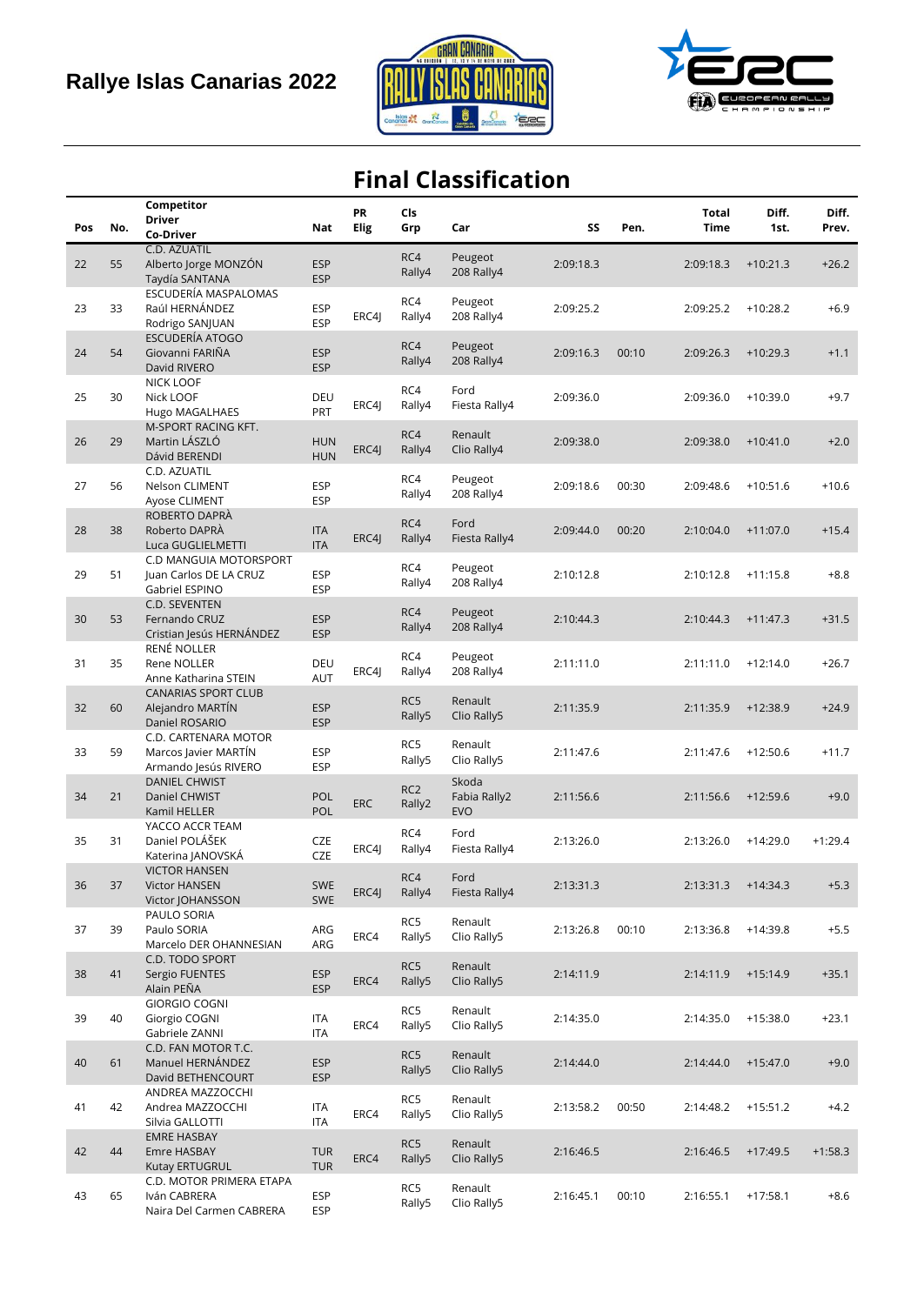



## **Final Classification**

|     |                | Competitor                                    |                          | <b>PR</b>   | Cls                |                        |                 |       | <b>Total</b>             | Diff.      | Diff.      |
|-----|----------------|-----------------------------------------------|--------------------------|-------------|--------------------|------------------------|-----------------|-------|--------------------------|------------|------------|
| Pos | No.            | <b>Driver</b>                                 | Nat                      | <b>Elig</b> | Grp                | Car                    | SS              | Pen.  | Time                     | 1st.       | Prev.      |
|     |                | Co-Driver<br><b>ESCUDERIA ATERURA</b>         |                          |             |                    |                        |                 |       |                          |            |            |
| 44  | 63             | Sebastián GIL                                 | <b>ESP</b>               |             | RC5                | Renault                | 2:16:59.6       |       | 2:16:59.6                | $+18:02.6$ | $+4.5$     |
|     |                | Adrián GIL                                    | <b>ESP</b>               |             | Rally5             | Clio Rally5            |                 |       |                          |            |            |
|     |                | KG-RT                                         |                          |             |                    |                        |                 |       |                          |            |            |
| 45  | 22             | Igor WIDLAK                                   | POL                      |             | RC3                | Ford                   | 2:17:10.0       |       | 2:17:10.0                | $+18:13.0$ | $+10.4$    |
|     |                | Daniel DYMURSKI                               | POL                      | ERC3        | Rally3             | Fiesta Rally3          |                 |       |                          |            |            |
|     |                | <b>HERCZIG AUTOSPORT KFT</b>                  |                          |             | RC5                | Renault                |                 |       |                          |            |            |
| 46  | 45             | Patrik HERCZIG                                | <b>HUN</b>               | ERC4        | Rally5             | Clio Rally5            | 2:20:39.6       |       | 2:20:39.6                | $+21:42.6$ | $+3:29.6$  |
|     |                | Viktor BÁN                                    | <b>HUN</b>               |             |                    |                        |                 |       |                          |            |            |
|     |                | <b>GHJUVANNI ROSSI</b>                        |                          |             | RC5                | Renault                |                 |       |                          |            |            |
| 47  | 43             | Ghjuvanni ROSSI<br>Dominique CORVI            | <b>FRA</b><br><b>FRA</b> | ERC4        | Rally5             | Clio Rally5            | 2:21:48.1       |       | 2:21:48.1                | $+22:51.1$ | $+1:08.5$  |
|     |                | CANARIAS SPORT CLUB                           |                          |             |                    |                        |                 |       |                          |            |            |
| 48  | 70             | Juan David RIVERO                             | <b>ESP</b>               |             | RC5                | Renault                | 2:21:54.9       |       | 2:21:54.9                | $+22:57.9$ | $+6.8$     |
|     |                | Aday ORTIZ                                    | <b>ESP</b>               |             | Rally5             | Clio Rally5            |                 |       |                          |            |            |
|     |                | ESCUDERÍA ZAPATERA SPORT                      |                          |             | RC5                | Renault                |                 |       |                          |            |            |
| 49  | 67             | Javier ALONSO                                 | <b>ESP</b>               |             | Rally5             | Clio Rally5            | 2:22:14.1       |       | 2:22:14.1                | $+23:17.1$ | $+19.2$    |
|     |                | Mayte María GONZÁLEZ                          | <b>ESP</b>               |             |                    |                        |                 |       |                          |            |            |
|     |                | ESCUDERÍA LA PALMA ISLA<br><b>BONITA</b>      |                          |             | RC5                |                        |                 |       |                          |            |            |
| 50  | 69             | Alejandro CONCEPCIÓN                          | <b>ESP</b>               |             | Rally5             | Renault<br>Clio Rally5 | 2:23:30.3       | 00:20 | 2:23:50.3                | $+24:53.3$ | $+1:36.2$  |
|     |                | Ibán SANTANA                                  | <b>ESP</b>               |             |                    |                        |                 |       |                          |            |            |
|     |                | OLA NORE JR                                   |                          |             |                    |                        |                 |       |                          |            |            |
| 51  | 32             | Ola NORE JR                                   | <b>NOR</b>               |             | RC4                | Ford                   | 2:38:41.0       | 00:10 | 2:38:51.0                | $+39:54.0$ | $+15:00.7$ |
|     |                | Jack MORTON                                   | GBR                      | ERC4J       | Rally4             | Fiesta Rally4          |                 |       |                          |            |            |
|     |                | <b>EUROSOL RTH</b>                            |                          |             | RC <sub>2</sub>    | Skoda                  |                 |       |                          |            |            |
| 52  | $\overline{4}$ | <b>Simon WAGNER</b>                           | <b>AUT</b>               | <b>ERC</b>  | Rally2             | Fabia Rally2           | 2:39:05.9       |       | 2:39:05.9                | $+40:08.9$ | $+14.9$    |
|     |                | <b>Gerald WINTER</b>                          | <b>AUT</b>               |             |                    | <b>EVO</b>             |                 |       |                          |            |            |
| 53  | 34             | <b>MATTIA VITA</b><br>Mattia VITA             | <b>ITA</b>               |             | RC4                | Ford                   | 2:48:33.9       |       | 2:48:33.9                | $+49:36.9$ | $+9:28.0$  |
|     |                | Massimiliano BOSI                             | <b>ITA</b>               | ERC4I       | Rally4             | Fiesta Rally4          |                 |       |                          |            |            |
|     |                | RAPHAEL ASTIER                                |                          |             |                    |                        |                 |       |                          |            |            |
| 54  | 49             | Raphael ASTIER                                | <b>FRA</b>               |             | <b>RGT</b>         | Alpine                 | 2:50:40.0       |       | 2:50:40.0                | $+51:43.0$ | $+2:06.1$  |
|     |                | <b>Frederic VAUCLARE</b>                      | <b>FRA</b>               |             | <b>RGT</b>         | A110                   |                 |       |                          |            |            |
|     |                | C.D. GRAN CANARIA                             |                          |             |                    | Honda                  |                 |       |                          |            |            |
| 55  | 50             | AUTOEVENT                                     | ESP                      |             | RC4                | Civic Type R           | 2:50:37.0       | 00:20 | 2:50:57.0                | $+52:00.0$ | $+17.0$    |
|     |                | Aridany J. OJEDA                              | <b>ESP</b>               |             | R3                 | R <sub>3</sub>         |                 |       |                          |            |            |
|     |                | Agustin J. VEGA<br>ESCUDERÍA ARICO            |                          |             |                    |                        |                 |       |                          |            |            |
|     |                | <b>COMPETICIÓN</b>                            |                          |             | RC4                | Peugeot                |                 |       |                          |            |            |
| 56  | 58             | Ricardo FUMERO                                | <b>ESP</b>               |             | Rally4             | 208 Rally4             | 2:52:44.2       |       | 2:52:44.2                | $+53:47.2$ | $+1:47.2$  |
|     |                | Sergio DÍAZ                                   | <b>ESP</b>               |             |                    |                        |                 |       |                          |            |            |
|     |                | SUZUKI MOTOR IBERICA                          |                          |             | RC <sub>2</sub>    | Suzuki                 |                 |       |                          |            |            |
| 57  | 17             | Alberto MONARRI                               | <b>ESP</b>               | ${\sf ERC}$ | Rally2             | Swift R4lly S          | 2:53:14.9       |       | 2:53:14.9                | $+54:17.9$ | $+30.7$    |
|     |                | Carlos CANCELA<br>ESCUDERIA MASPALOMAS        | ESP                      |             | Kit                |                        |                 |       |                          |            |            |
|     | 52             | Javier CAÑADA                                 | <b>ESP</b>               |             | RC4                | Opel                   | Withdrawn:      |       | <b>DNF</b>               |            |            |
|     |                | Alejandro RODRÍGUEZ                           | <b>ESP</b>               |             | Rally4             | Corsa Rally4           | TC <sub>0</sub> |       | MECHANICAL               |            |            |
|     |                | M-SPORT POLAND                                |                          |             |                    |                        | Withdrawn:      |       |                          |            |            |
|     | 24             | Jon ARMSTRONG                                 | GBR                      | ERC4        | RC4<br>Rally4      | Ford<br>Fiesta Rally4  | SF4             |       | <b>DNF</b><br>MECHANICAL |            |            |
|     |                | Brian HOY                                     | IRL                      |             |                    |                        |                 |       |                          |            |            |
|     |                | C.D. VECINDAUTO SPORT                         |                          |             | RC5                | Renault                | Withdrawn:      |       | <b>DNF</b>               |            |            |
|     | 62             | Francisco Javier RAMÍREZ                      | <b>ESP</b>               |             | Rally5             | Clio Rally5            | SF <sub>8</sub> |       | MECHANICAL               |            |            |
|     |                | Minerva LLARENA<br><b>CANARIAS SPORT CLUB</b> | <b>ESP</b>               |             |                    | Skoda                  |                 |       |                          |            |            |
|     | 14             | Luis Felipe MONZÓN                            | ESP                      |             | RC <sub>2</sub>    | Fabia Rally2           | Withdrawn:      |       | <b>DNF</b>               |            |            |
|     |                | José Carlos DÉNIZ                             | <b>ESP</b>               | ERC         | Rally2             | <b>EVO</b>             | SF9             |       | MECHANICAL               |            |            |
|     |                | TOPP-CARS RALLY TEAM                          |                          |             | RC <sub>2</sub>    | Skoda                  | Withdrawn:      |       | <b>DNF</b>               |            |            |
|     | 11             | Grzegorz GRZYB                                | POL                      | <b>ERC</b>  | Rally <sub>2</sub> | Fabia Rally2           | SF <sub>9</sub> |       | MECHANICAL               |            |            |
|     |                | Kamil KOZDRON                                 | POL                      |             |                    | <b>EVO</b>             |                 |       |                          |            |            |
|     |                | C.D. FAROGA                                   |                          |             | RC5                | Renault                | Withdrawn:      |       | <b>DNF</b>               |            |            |
|     | 64             | Gilberto RODRÍGUEZ<br>Ruymán REYES            | <b>ESP</b><br><b>ESP</b> |             | Rally5             | Clio Rally5            | TC7D            |       | MECHANICAL               |            |            |
|     |                | C.D. FAN MOTOR T.C.                           |                          |             |                    |                        |                 |       |                          |            |            |
|     | 68             | Nicolás CASTELLANO                            | <b>ESP</b>               |             | RC5                | Renault                | Withdrawn:      |       | <b>DNF</b>               |            |            |
|     |                | Juan RODRÍGUEZ                                | <b>ESP</b>               |             | Rally5             | Clio Rally5            | SF <sub>9</sub> |       | MECHANICAL               |            |            |